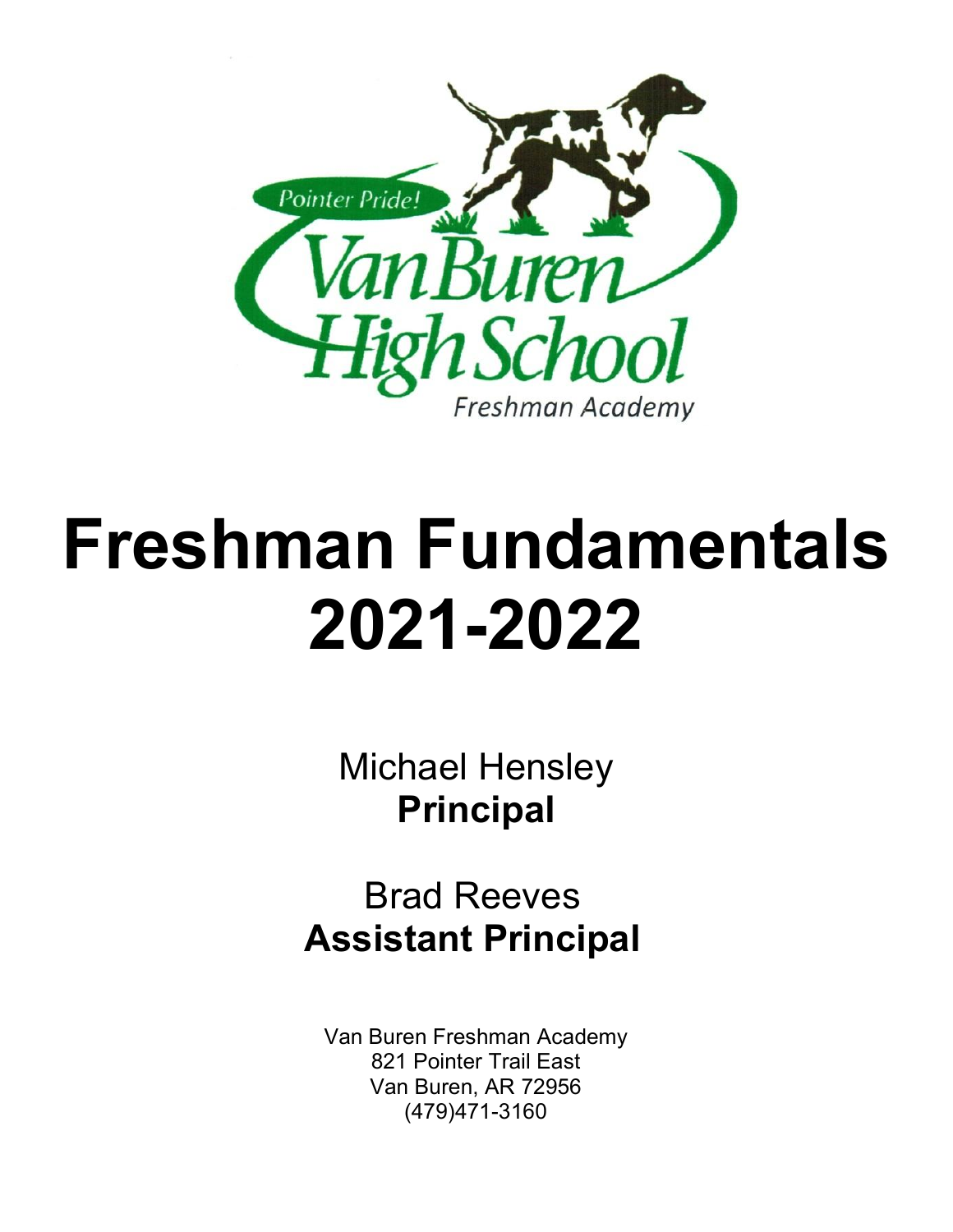**Van Buren High School Freshman Academy reserves the right to address inappropriate conduct which disrupts the learning environment in the school even though such behavior is not specified in the following written rules. Information contained in this handbook does not supersede Van Buren School District Policy.**

#### **Notice of Non-Discrimination**

Van Buren Schools shall establish and maintain an atmosphere in which all persons can develop attitudes and skills for effective, cooperative living including respect for the individual regardless of economic status, intellectual ability, race, creed, color, religion, gender, or age.

#### **Our Vision:**

We will develop all Freshmen to their fullest potential for success in high school and beyond.

#### **Our Mission:**

Empowering students to discover their potential, set goals, and develop plans to reach them.

#### **Our Motto:**

Learning today, leading tomorrow.

#### **Our Core Beliefs:**

We Believe...

- Each student has value, worth and a purpose.
- In developing all aspects of the individual, including positive character and social skills.
- In building a solid foundation for a successful future both in school and life.
- Students learn through a variety of educational experiences and should be empowered by learning environments that meet their needs intellectually, socially, physically and emotionally.
- The educational experience is a shared responsibility among staff, students, parents and community.

#### **VBHS Alma Mater**

*In Arkansas you'll find us With all our main and might We'll shout aloud forever Our love for the Green and White Three cheers for Van Buren High School She loves the truth and right All hail the Alma Mater, All hail the Green and White… GO DOGS!*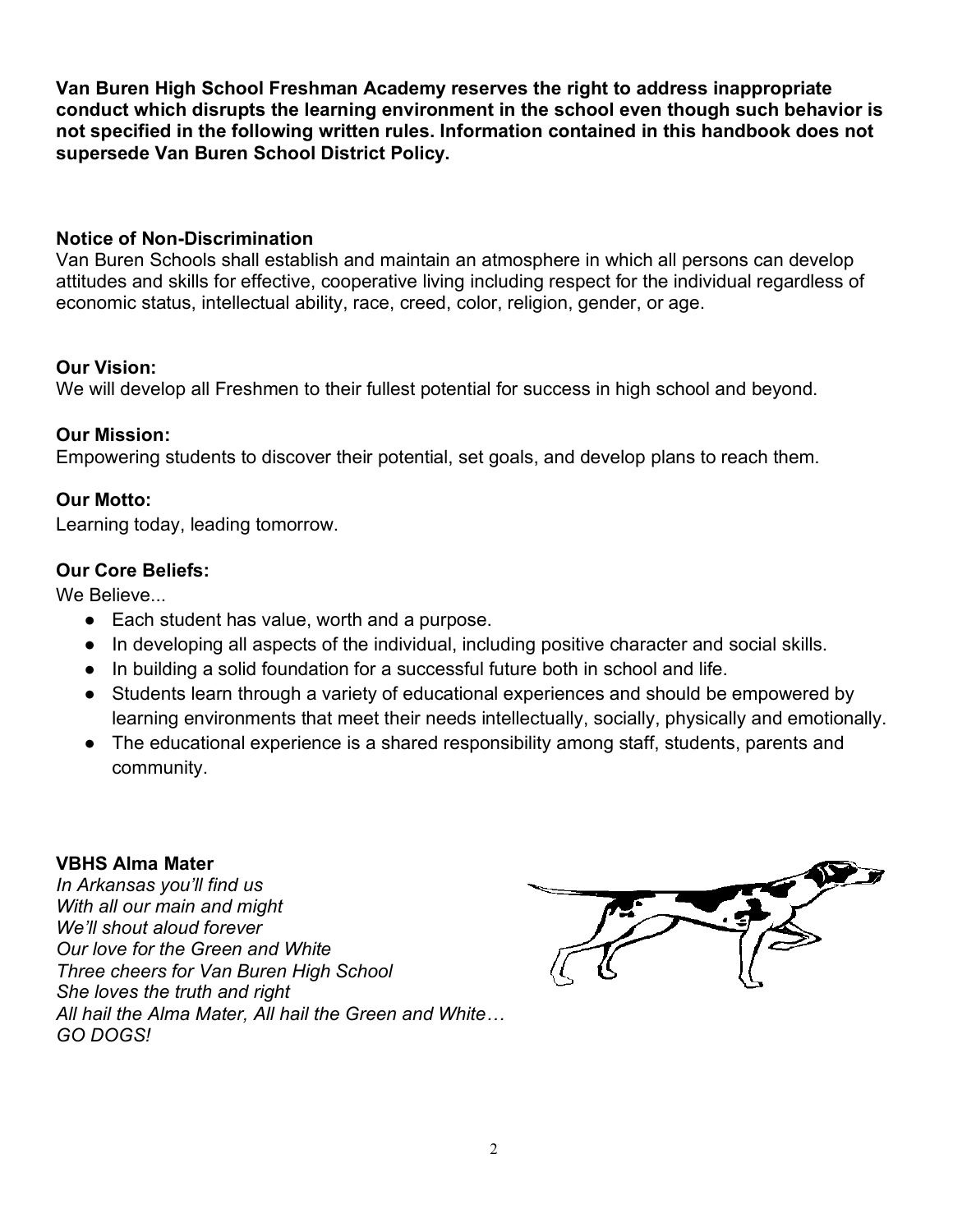#### **Van Buren Freshman Academy Student Handbook 2021-2022**

#### **Parents/Guardians and Students:**

Welcome to the 2021-22 school year!

We're excited for this upcoming year and the incredible opportunities that it holds. Our students are the future leaders of the world's organizations, companies, and communities, so our approach to teaching and learning reflects that. Our goal is to provide you with the very best educational experience possible. We have high expectations for every student; however, we understand all students learn differently, and we will support students as they challenge themselves to meet and exceed those expectations.

Every student at the Freshman Academy is important, and all students have a place here. From our wide range of course offerings and extracurricular programs to our personalized Advisory program that includes clubs for everyone, you will be able to pursue your passions and discover new interests this year. I want to encourage you to try new classes, participate in clubs and activities, and establish new friendships. Take advantage of the opportunities available to you as we all work together to prepare for high school and beyond.

One specific initiative we are happy to be able to provide for students is one-to-one chromebooks, where each student will receive a chromebook, charging cord, and carrying case to use for the year. Much of our coursework takes advantage of the technology available to us, so it is important to us that students have all the resources they need to be successful. Along with the benefit of having a chromebook, though, comes the responsibility of taking care of it. Students will be expected to bring their chromebook to school each day, keep it charged, and avoid damaging it.

Parents/Guardians, thank you for partnering with us to support your student socially, emotionally, and academically. It is through the combined efforts of students, families, and staff that students can reach their full potential. . We're excited to work with you to build tomorrow's leaders!

Whatever It Takes,

Michael Hensley Principal, Van Buren Freshman Academy

**We will adhere to District, State, and Federal Guidelines concerning safety measures for Covid-19. Procedures will be adjusted depending on the guidelines provided. Our desire is for students to have the most pleasant and meaningful experience possible at the Freshman Academy while remaining healthy and safe. We are introducing several measures to promote health, safety, and effective learning.**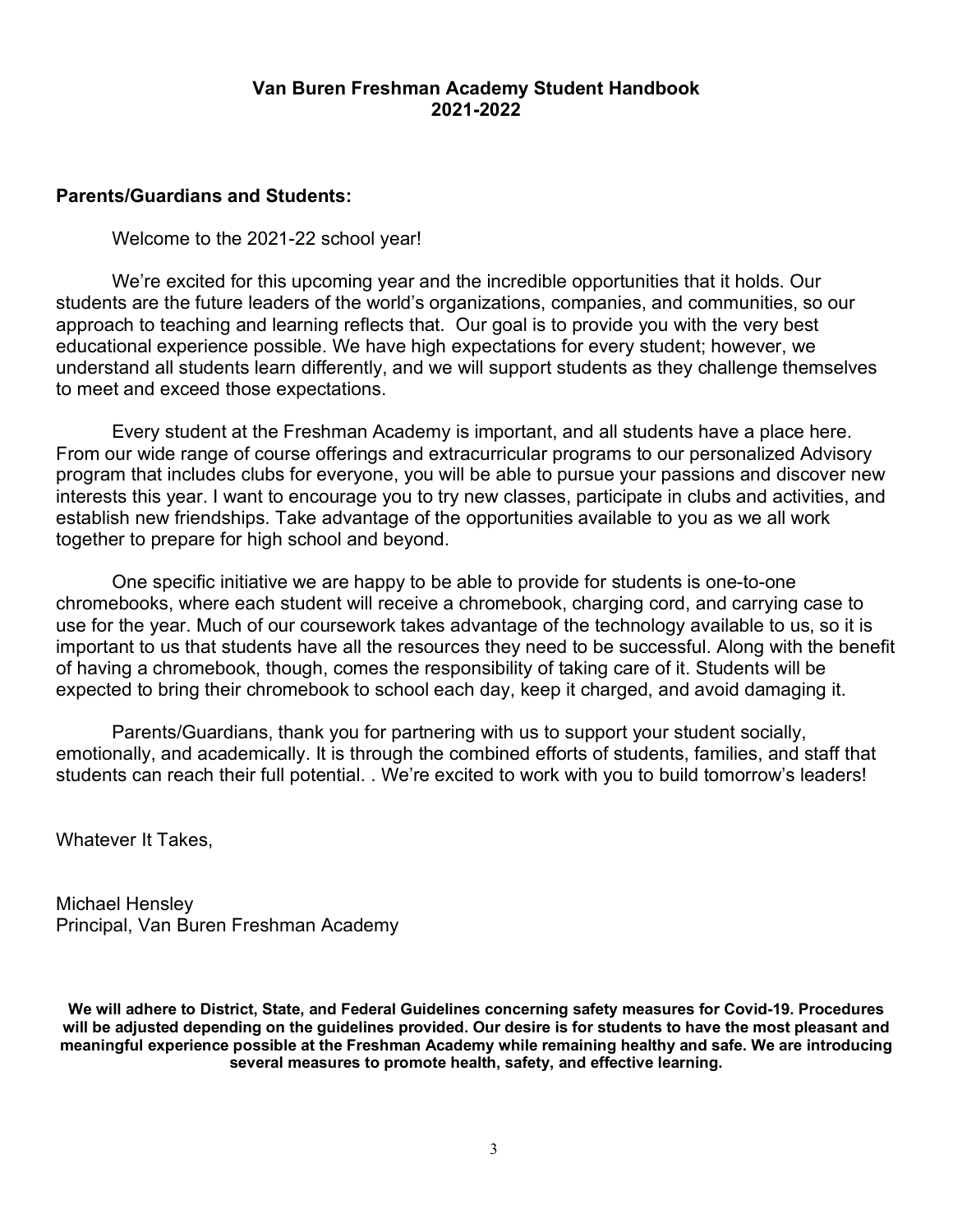# *Section 1: Student Procedures*

**Attendance -** Regular school attendance is vital to the overall academic success of every student. Van Buren Freshman Academy will follow VBSD board policy 4.2 – Student Attendance

#### **Attendance Procedures for VBFA Students:**

- All doctors/dentists notes must be turned in to the office.
- A written note or email must be given to one of the secretaries in the office within 5 school days for an absence to be excused by parent permission.
- Any student who missed over ten minutes of class will be counted absent for that class.
- Students who accumulate more than 10 unexcused absences in an individual class during a semester may be denied course credit. Students will be allowed six excused absences per semester(without doctor's note) – any absence after the six excused absence days will be counted as unexcused (without a doctor's note).
- Students may be assigned Saturday school to reduce their number of absences in an effort to retain/regain course credit in an individual class.

#### **Attendance Appeals Committee**

Students have the right to petition for credit which has been denied to be reinstated. The Attendance Appeals Committee will meet as needed and will consist of an administrator, a counselor, at least one faculty member and the attendance secretary**.** 

#### **Anti-Bullying/Cyber-Bullying Policy**

Students will follow VBSD board policy – Student Conduct - Bullying 4.3.6 To ensure a safe environment, VBFA requires all students to report bullying to a teacher, counselor and/or administrator.

| Deguidi Day Dell Sullegule |                 |  |                          |                 |  |  |
|----------------------------|-----------------|--|--------------------------|-----------------|--|--|
| Per.                       | <b>Time</b>     |  | Per.                     | <b>Time</b>     |  |  |
|                            |                 |  |                          |                 |  |  |
| 1                          | $8:00 - 8:50$   |  | 1                        | $8:00 - 8:50$   |  |  |
| $\mathbf{2}$               | $8:55 - 9:45$   |  | $\mathbf{2}$             | $8:55 - 9:45$   |  |  |
| 3                          | $9:50 - 10:45$  |  | 3                        | $9:50 - 10:45$  |  |  |
| Lunch                      | $10:45 - 11:15$ |  | 4                        | $10:50 - 11:45$ |  |  |
| A                          |                 |  |                          |                 |  |  |
| 4                          | $11:20 - 12:15$ |  | $11:45 - 12:15$<br>Lunch |                 |  |  |
|                            |                 |  | В                        |                 |  |  |
| $5\phantom{1}$             | $12:20 - 1:10$  |  | 5                        | $12:20 - 1:10$  |  |  |
| 6                          | $1:15 - 2:05$   |  | 6                        | $1:15 - 2:05$   |  |  |
|                            | $2:10 - 3:00$   |  |                          | $2:10 - 3:00$   |  |  |

#### **Bell Schedules:**

Regular Day Bell Schedule

Morning Event Schedule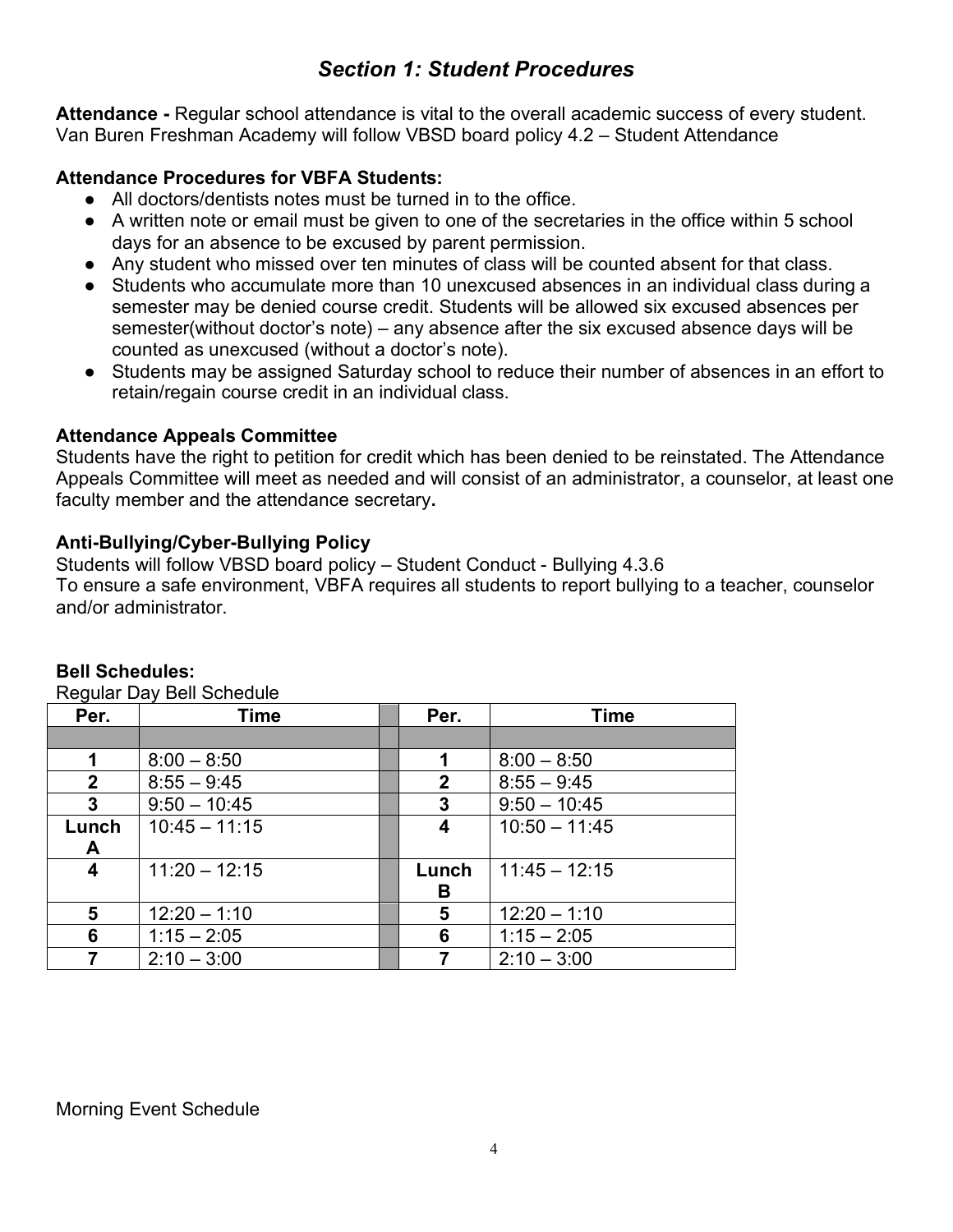| Per.         | <b>Time</b>     | <b>Time</b><br>Per.            |                 |
|--------------|-----------------|--------------------------------|-----------------|
|              |                 |                                |                 |
| 1            | $8:00 - 8:45$   | 1                              | $8:00 - 8:45$   |
| <b>Event</b> | $8:50 - 9:30$   | $8:50 - 9:30$<br><b>Event</b>  |                 |
| $\mathbf{2}$ | $9:35 - 10:20$  | $9:35 - 10:20$<br>$\mathbf{2}$ |                 |
| $\mathbf{3}$ | $10:25 - 11:10$ | 3                              | $10:25 - 11:10$ |
| Lunch        | $11:10 - 11:40$ | 4                              | $11:15 - 12:00$ |
| A            |                 |                                |                 |
| 4            | $11:45 - 12:30$ | $12:00 - 12:30$<br>Lunch       |                 |
|              |                 | В                              |                 |
| 5            | $12:35 - 1:20$  | $12:35 - 1:20$<br>5            |                 |
| 6            | $1:25 - 2:10$   | $1:25 - 2:10$<br>6             |                 |
|              | $2:15 - 3:00$   | $2:15 - 3:00$                  |                 |

The office will announce other special schedules as they become necessary.

#### **Cell Phones and Electronic Devices**

Students may properly use electronic devices before school, between classes, during lunch, or after school. Personal use of cell phones is prohibited in classrooms. Any exceptions are at the teacher's discretion.

If listening to music during appropriate times, students must keep one ear clear or free from headphones for safety purposes.

- First offense: Device will be confiscated students will receive at the end of the school day.
- Second offense: Device will be confiscated parent/guardian will be required to collect device between hours of 2:00 – 4:00 on day it was taken, or during office hours for any days following. Refusal to turn over device will result in a minimum of one day of ISS.
- Third offense: Device will be confiscated parent/guardian will be required to collect device between hours of 2:00 – 4:00 on day it was taken, or during office hours for any days following. Refusal to turn over device will result in a minimum of one day of ISS. Loss of phone privileges.

The use of electronic devices is a privilege. Using electronic devices to take, transmit, or disperse images which disrupt the learning environment will not be tolerated and may result in disciplinary action as determined by school administration.

#### **VBFA DOES NOT ASSUME RESPONSIBILITY FOR LOST OR STOLEN ITEMS MENTIONED ABOVE.**

#### **Closed Campus**

**Van Buren Freshman Academy is a closed campus.** A student is expected to arrive on campus before school begins in the morning and remain on campus until the close of the school day. If it becomes necessary to leave campus during the school day, the student must be checked out through the office. In order to check a student out, a parent/guardian must pick-up, call the office, email, or send a note stating the time that the student needs to check out. The person that picks-up the student must come in the office and sign the student out. Parents may check students out for lunch if they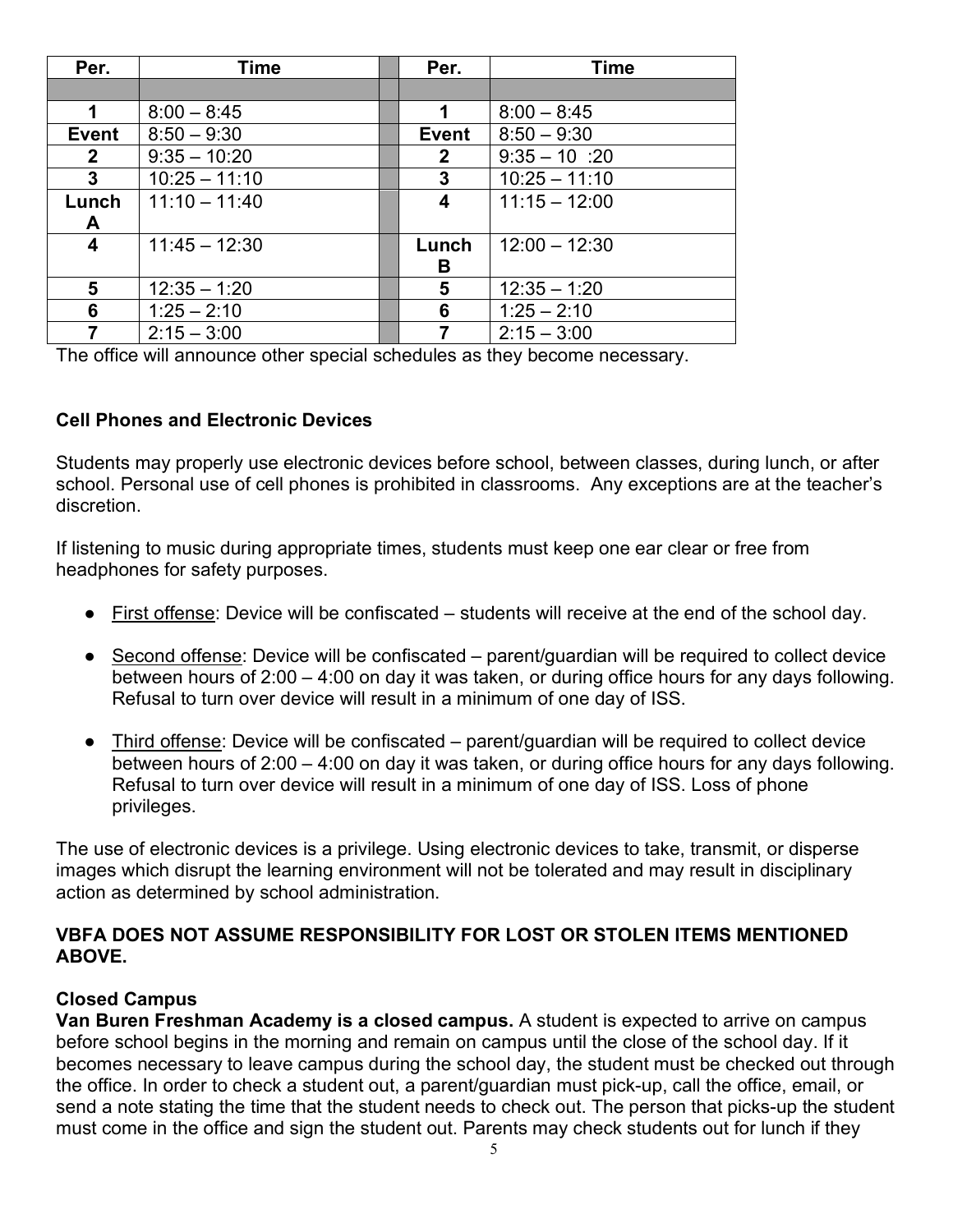come in the office and sign their student out. Students may not leave campus for lunch based on a phone call or note from the parent.

Students leaving and returning to campus will be subject to disciplinary action. This includes leaving campus at the close of the school day and returning for a ride home.

## **Computer Usage**

All students at VBHS Freshman Academy will be assigned a chromebook, charging cord, and carrying case to use at school and home for the school year. Chromebooks will be handed out at the beginning of the school year and collected at the end of the school year. Students shall abide by the District and school's "Acceptable Use Policy" (District Policy Handbook), including proper use of printers. It is the responsibility of the student to bring his or her chromebook to school each day, keep it charged, and avoid any damages. Failure to do so will result in loss of privileges, payment of damages, and any other discipline or punishments set out by VBHS-FA or federal authorities.

#### **Conduct Behavior Code**

Students will follow all procedures according to VBSD board policy – Student Conduct Behavior Code 4.3

- Fighting or violent behavior will not be tolerated under any circumstances. Students who fight will be suspended a minimum of three days for the first offense and may have assigned seating at breakfast and lunch when they return. A second offense will result in a minimum suspension of five days and the student(s) may be referred to the Izard Center. Students may be arrested and charged. Students who are caught recording a violent offense may be charged with conspiracy to commit battery and may receive the same punishment as the offenders.
- Weapons of any kind are prohibited on campus or at school events. Any look-alike, such as a toy gun, air soft gun, etc. are also prohibited. Possession of weapons other than firearms will result in a minimum 10-day suspension. Possession of firearms will result in a recommendation for expulsion for one calendar year (365 days.)

#### **Dress Code – Students will follow VBSD board policy – 4.3.4 - Appearance code**

Examples of dress, which would be considered disruptive to the learning environment, are:

- Straps and tank tops not meeting the width of a dollar bill
- Shorts not meeting length of mid thigh
- Holes in jeans being higher than mid-thigh
- Any hat or cap.

\*These examples are not all-inclusive; the administration and teaching staff reserve the right to make final decisions on dress issues.

Students who dress inappropriately may call home in order to have appropriate attire brought to the school by a parent/guardian or will be given appropriate attire provided by the school.

#### **Early Arrival**

At the Freshman Academy, the doors will open at 7:15 and students will immediately report to the indoor courtyard.

#### **Early Check-Out Procedure**

All students are required to have their parent/guardian sign them out in the office. Any student who misses more than 10 minutes of class will be counted absent for that period.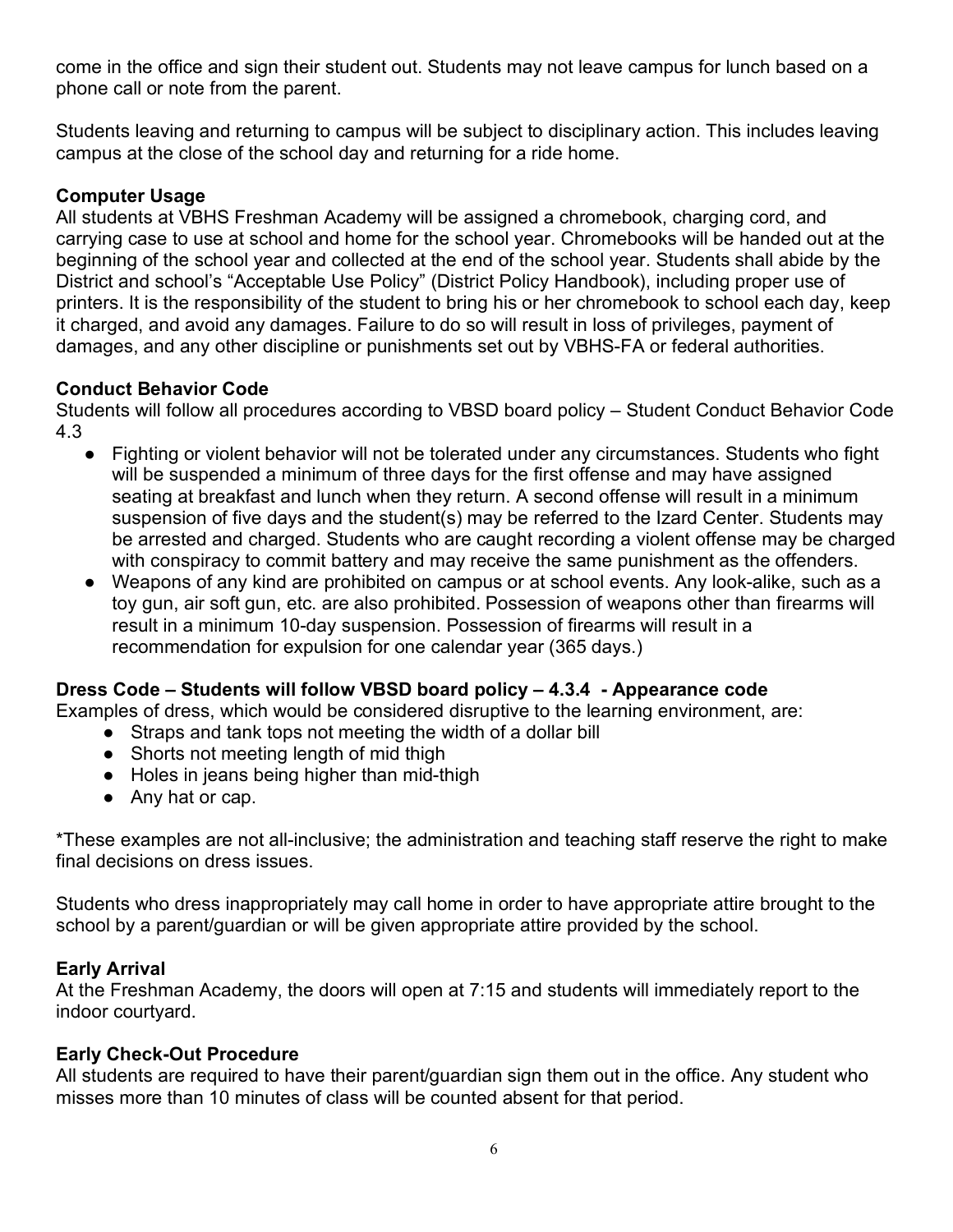#### **Hall Passes**

Students at the Freshman Academy will only be allowed in the halls during class with a principal approved hall pass in their possession.

#### **HEALTH SCREENINGS (state mandated)**

*Vision: (A.C.A. 6-18-1501)*

Act 1438 of 2005 requires students in grades PreK, KF, 1, 2, 4, 6, 8, and transfer students to have an eye and vision screen. Only failure notifications are sent home. A child who does not pass the screening shall be required to have an exam conducted by an optometrist or ophthalmologist within 60 days of receipt of the screening report and show proof of the exam. Parents needing financial assistance should contact the school nurse.

#### *Hearing*

Hearing screens are mandated for students in grades PreK, K, 1, 2, 4, 6, 8, and transfer students. Only failure notices are sent home. Parents have 60 days to show proof that a doctor or audiologist examined their child.

● Insurance is billed for students covered under Medicaid/Arkansas Kids 1<sup>st</sup> will be billed, where applicable, for hearing and vision screenings conducted at school unless notified in writing, by parents to decline within 60 days of receipt of the handbook.

#### *BMI: (ARK Code 20-7-133 and 3.04)*

Act 1220 requires students in grades KF, 2, 4, 6, 8, and 10 to have their height and weight assessed. A parent who refuses to have their child assessed must provide a written request of the refusal to the school. Screening results will be sent home only upon request of the parent/legal guardian.

#### *Scoliosis: Act 95 of 1989 and Act 41 of 1987*

The acts require girls in  $6<sup>th</sup>$  grade and all students in  $8<sup>th</sup>$  grade be screened for scoliosis. Parents of a child who fails the screening will be sent an information letter stating the need to see a licensed physician. A parent, who refuses to have their child screened, must provide a written request of refusal to the school.

#### **Internet Acceptable Use**

See VBSD Board Policy 3.18

#### **In School Suspension (ISS)**

Students will be assigned by the Principal's Office to ISS when events or disciplinary action necessitate removal of the student from the classroom. Students will serve ISS at the Freshman Academy campus from 8 AM to 3 PM. Students will be supervised and all classroom assignments will be provided for each assigned student. Students are expected to complete these assignments before returning to class.

Students will be considered present at school when attending ISS.

A student should not be assigned to ISS for more than ten (10) days within a school year. Disciplinary infractions beyond the ten (10) day ISS limit may result in Administrative Disciplinary Action.

#### **Lockers**

Lockers will not be used this year. Students should bring a backpack or something to carry their materials to class with them. Many required materials have been replaced by chromebooks, so the amount of supplies needed should not be excessive; however, accommodations can be made if needed.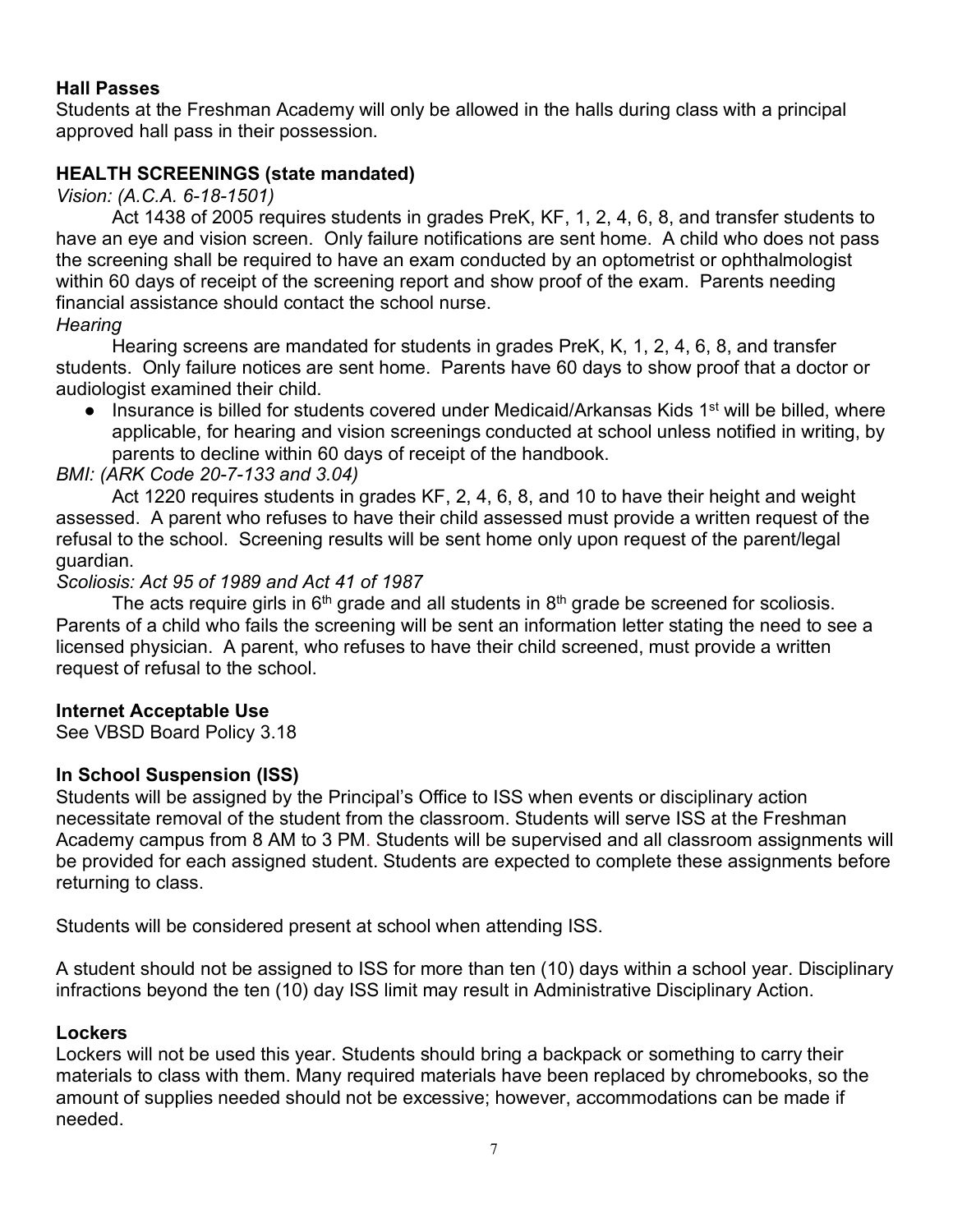## **Lost and Found**

At the VBHS Freshman Academy, lost and found is located in room 203C across from the office.

#### **Lunch**

Students will not be allowed to have food delivered to school by a restaurant. Food brought from outside the school by a parent may not be shared with other students.

#### **Media Center**

Students at VBFA have the privilege of using the media center for research and study skills, recreational reading, and exploring and retrieving information by way of an automated library program and the Internet. The library is open from 7:25 a.m. to 4:00 p.m. daily. Admittance during class time is allowed only by way of a principal approved hall pass that will be issued by the classroom teacher. Overdue charges will be assessed at 10 cents per day for library material. Students should renew material in order to avoid fines and then clear all fines in a timely manner. It is the responsibility of the students to return books when due.

#### **Medical Policies**

Students will follow board policy 4.12 – Health Services and 4.14 – Communicable Diseases.

The office of the school nurse is located just to the right of the main office on the right side of the hallway. A supply of first aid materials are kept on hand in the nurse's office. Please do not enter the nurses station without permission.

#### **MEDICATION**

In order for your child to take medication at school it must be brought to the office by a parent or guardian and a permission form signed. Permission forms are available in the school office and on the Van Buren School District website.**STUDENTS ARE NOT ALLOWED TO TRANSPORT PRESCRIPTION OR NON-PRESCRIPTION MEDICATIONS. MEDICATION BROUGHT TO SCHOOL BY A STUDENT WILL BE CONFISCATED AND WILL NOT BE ADMINISTERED.** Transportation of medications via school buses is strictly prohibited. The exception is self-carry emergency medications which are limited to asthma inhalers, epinephrine, and/or insulin. If your student is required to self-carry an emergency medication, a parent/guardian will need to meet with the nurse BEFORE school starts or when the need arises. All medication must be in the original bottle. Prescription medications must also be properly labeled with the child's name, doctor's name, current date, and dosage. We will not accept any over-the-counter medication without a doctor's note. Our medication guidelines are strictly enforced.

#### **Non-Nutritional Days**

The Arkansas Department of Education has passed rules governing nutrition.

standards in Arkansas Public Schools. These rules have an effect on what food item parents are allowed to send to school.

- Elementary students will not have access to vended (sold or given away) food and beverage Items anytime, anywhere on school premises during the declared school day.
- This does not apply to students with special needs Indicated in the student IEP or to school nurses providing health care to individual students.
- Students may be given any food and/or beverage Items for up to nine (9) different school events each school year to be determined and approved by school officials.
- Nutritional foods may be used for instructional purposes. The school, as part of the planned Instructional program, may also distribute nutritional snacks (kindergarten snacks for example).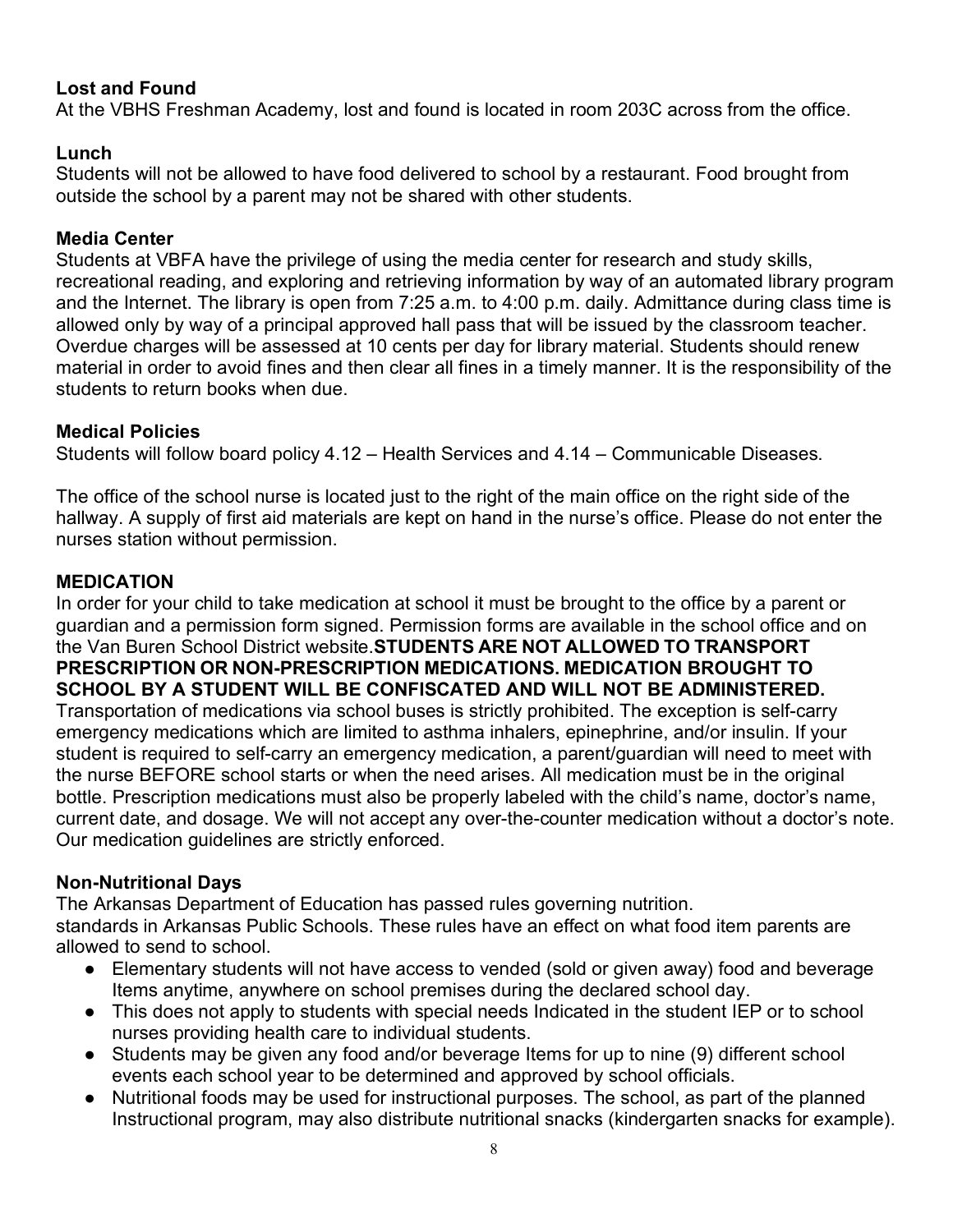- This does not restrict what parents may provide for their own child's lunch or snack.
- To meet state regulations (law), we must ask parents not to provide food/beverage Items to other children at school for events such as birthday parties. Parents may provide food/beverage Items upon request to support one of up to nine (9) allowable events such as Valentine's Day.

#### **Public Display of Affection**

Public displays of affection will not be allowed on the VBHS-FA campus. Any students engaged in PDA will be sent to the office. Students may not have body contact by hugging, kissing, holding hands, etc. Minimum consequences are as follows:

- $\bullet$  1<sup>st</sup> offense Warning
- $\bullet$  2<sup>nd</sup> offense Detention or 1 day ISS
- $\bullet$  3<sup>rd</sup> offense or more 1 or more days ISS

## **Safety Drills**

Fire, Tornado, Evacuation and Lockdown drills will be performed throughout the school year. Students will follow procedures as directed by staff.

#### **Search and Seizure**

Authority to do Reasonable Suspicion searches was established by VBSD board policy 4.4. (See District Student Policy Handbook.)

#### **Student Parking**

At the VBHS Freshman Academy, Freshman Academy students are not allowed to park on campus without Principal Approval.

## **Student Participation at School Sponsored Activities**

Students will follow all District and AAA Guidelines

# **Tardy Policy**

Disciplinary actions for tardiness may result in the following:

- 1<sup>st</sup> and 2<sup>nd</sup> Tardies within a class in a semester…Teacher Warning
- **3<sup>rd</sup> Tardy** within a class in a semester...Teacher warning and parent notification via disciplinary slip. Student will return the disciplinary slip to teacher with parent signature the following day to avoid disciplinary action.
- **4th Tardy** within a class in a semester … Disciplinary referral and 1 day of detention
- **5th Tardy** within a class in a semester … Disciplinary referral and 3 days of detention.
- **6th Tardy** within a class in a semester … Disciplinary referral and 1 day of ISS.
- **7th Tardy** within a class in a semester … Disciplinary referral and 1 day of Saturday School.
- **8th Tardy** within a class in a semester … Disciplinary action at the discretion of the Principal.

# **Textbooks**

Textbooks will be available for checkout from the library for each class and students will be responsible for payments for lost or damaged textbooks.

#### **Tobacco, E-Cigarettes, and Tobacco Products**

Tobacco and tobacco products of any kind are prohibited on school property or at school events. This includes using or being in the possession of any tobacco or nicotine delivery system or product. Specifically, the prohibition includes any product that is manufactured, distributed, marketed, or sold as e-cigarettes, e-cigars, e-pipes, or under any other name or descriptor. E-cigarettes are prohibited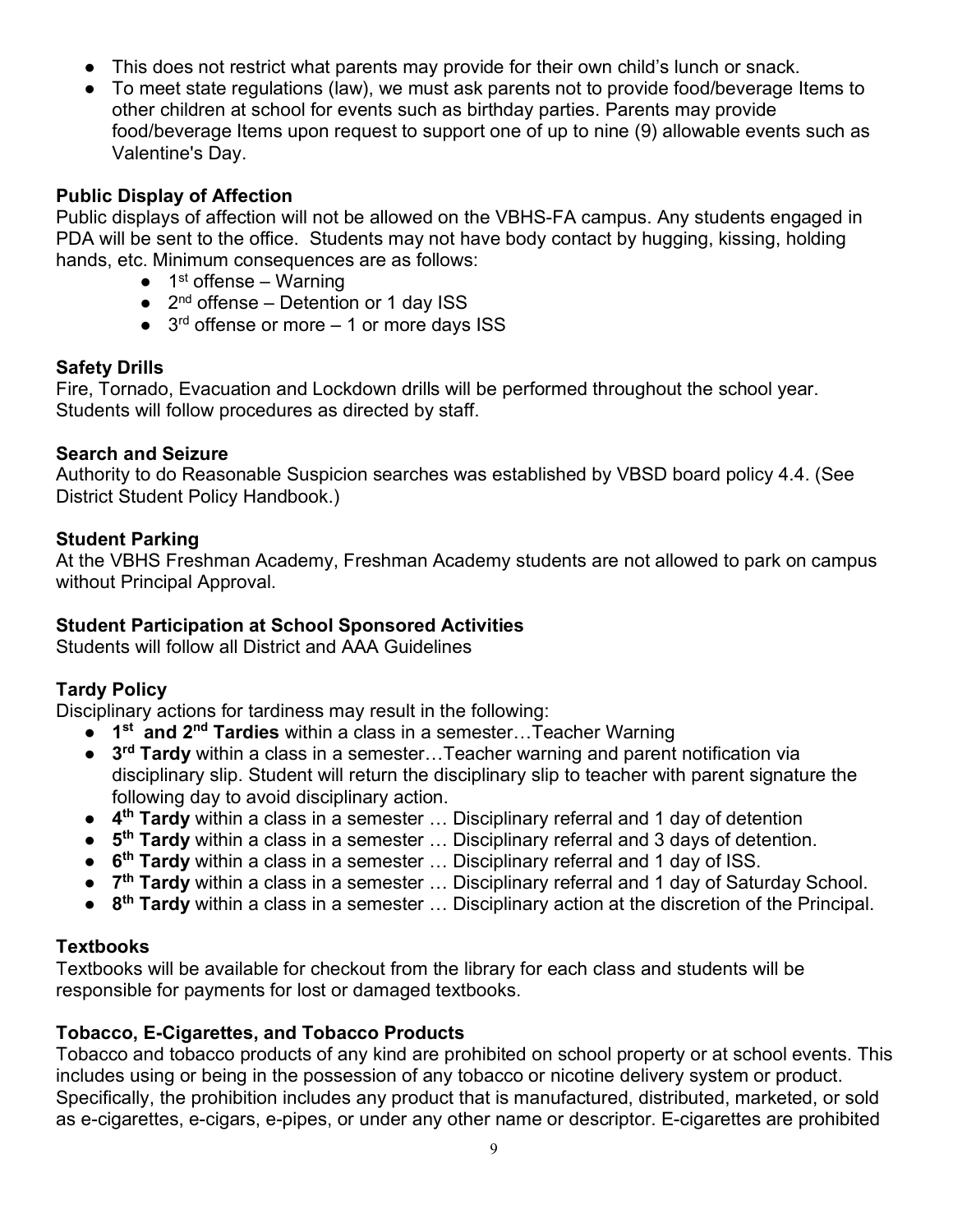and will be treated as tobacco. The delivery device or instrument will be destroyed as provided in ACA. 5-78-102 (2015). Minimum consequences are as follows;

- 1st Offense -- 3 days ISS, confiscation of tobacco materials, and parent notification
- 2nd Offense -- 5 days ISS, confiscation of tobacco materials, and parent notification
- 3rd Offense -- 3 days ISS, 2 days Saturday School, confiscation of tobacco materials, and parent notification
- 4th Offense or more -- Disciplinary action at the discretion of the Principal.

#### **Truancy**

A student who is absent without parent/guardian consent is considered truant. A student is also truant if he/she leaves school without permission, he/she obtains a pass and does not report to the place for which the pass was obtained, or he/she does not report to his/her assigned class.

Truancies are cumulative and the minimum consequences are:

- 1st offense within a semester results in 1 day in ISS and a parent notification.
- 2nd offense within a semester results in 2 days in ISS and parent notification
- 3rd offense within a semester results in 2 days in ISS, 1 day in Saturday School, and parent notification.
- 4th offense or more within a semester results in parent notification and Administrative Disciplinary Action.

#### **Video surveillance and other student monitoring**

Video/recording devices may be in use in school buildings, on school grounds, and in school vehicles as determined by the VBSD. Refer to policy 4.48.

#### **Visitors**

Visitors will follow board policy 4.19 – Contact with Student While at School and 6.11 – Visitors to the School. All visitors to VBHS-FA MUST report to the office first.

# *Section 2: Academics*

#### **Academic Academy Awards**

Students who meet the following qualifications at the end of the 3<sup>rd</sup> Quarter are eligible to participate in the Annual Academic Academy Awards Banquet.

Cumulative GPA of 3.75

Department Honors recommended by teachers Students of the Month

#### **Arkansas Academic Challenge Scholarship**

This scholarship is sponsored by the Arkansas Department of Higher Education to recognize selected students for scholastic achievement as measured by their academic records and ACT scores. The AACS is a four year scholarship of an amount to be determined by the state each year to students in financial need who score a composite "Super" score of 19 or better on the ACT.

#### **Diploma Information**

Students will follow board policy 5.14 – Graduation Requirements.

Students may earn a College Prep, College Prep with Honors, or College Prep with High Honors diploma by obtaining 23 credits and meeting additional requirements listed in the course catalog.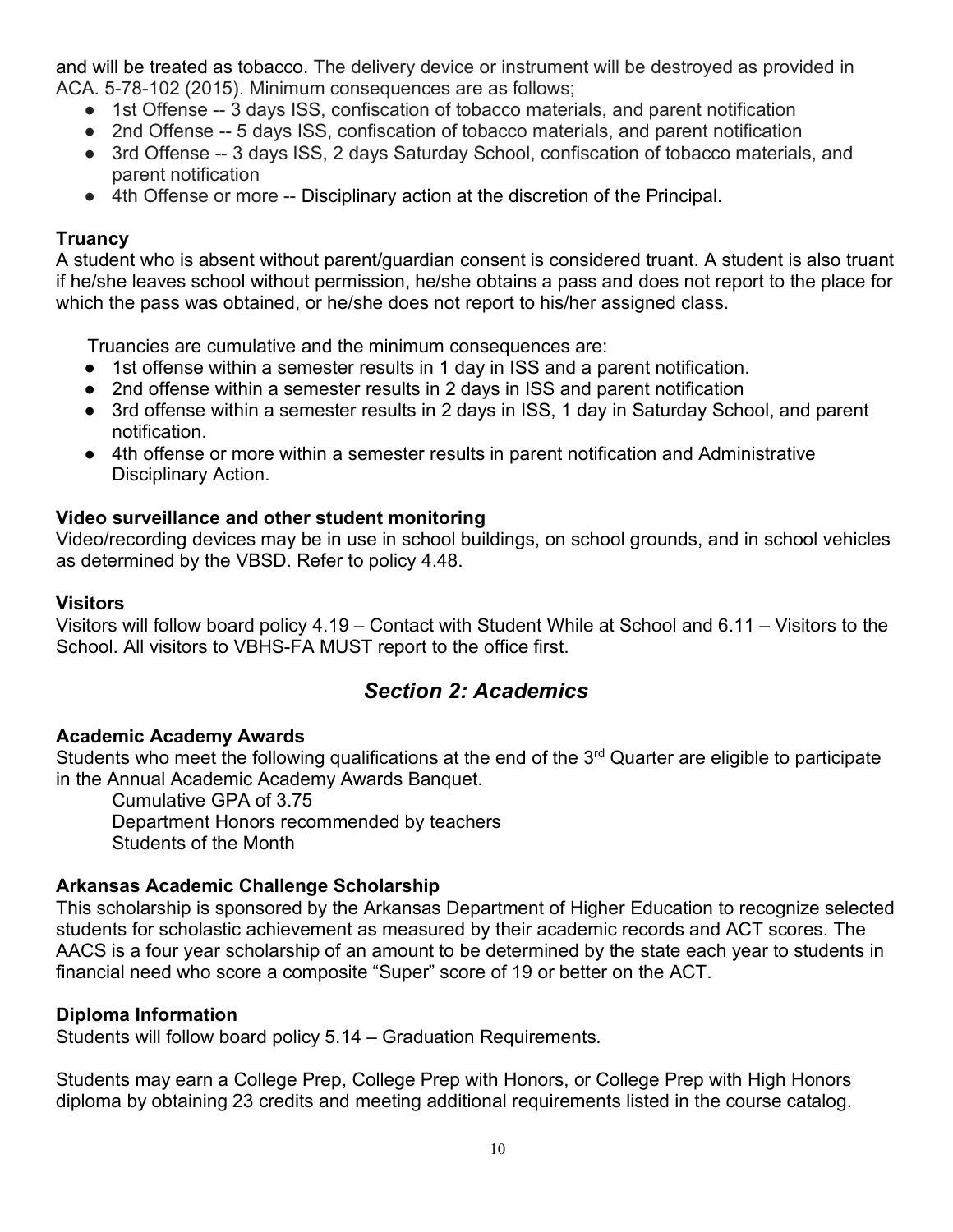Students may earn a Smart Core or General Core diploma by obtaining 22 credits and meeting all state requirements.

#### **Enrollment on the High School Campus**

Students must complete four credits with passing grades to be enrolled as a sophomore on the Van Buren High School campus. Students with three credits may be conditionally enrolled with High School principal approval.

#### **Extracurricular Eligibility**

Students will follow board policy 5.6 – Interscholastic Activities.

#### **Grades**

Students will follow board policy 5.10 – Grading Policy. Students and parents may access student grades through the Home Access Center or the eSchoolPlus Family app. App may be downloaded from the iPhone app store or from Android's Google Play store. Please contact Tammy Poole, Parent Involvement Coordinator, for passwords.

#### **Grade Point Average (GPA)**

Students will follow board policy 5.21 – Grade Point Average.

GPA will be based on grades earned in academic courses in grades nine through twelve. Official GPA will be ranked on a 4.0 scale.

#### **Homework Policy**

Students will follow board policy 5.11 – Homework Policy.

\*Honors classes are exempt from the homework policy as they are to prepare for rigorous guidelines of AP coursework set by College Board.

#### **Make-Up Work**

Students will follow board policy 4.2 – Student Attendance.

Students and/or parents will have the responsibility of acquiring the work they have missed. Students who are absent for multiple days may request that missed assignments be collected for pick up in the office.

#### **Plagiarism**

Plagiarism is defined as quoting, paraphrasing, or summarizing someone else's words or ideas without giving credit to that person or source. It is characterized by claiming work published in print, on digital media, such as CD or Internet, as one's own. Copying assignments could be construed as plagiarism as well. The penalty for plagiarism will be a minimum reprimand and notification of the parent, but could also constitute an F in a class in its most blatant or severe form.

#### **Schedule Changes**

If space allows, schedule changes must be made before the end of the first two weeks of both semesters. Students must present a valid reason for the change. Changing schedules to arrange lunch times or because they do not "like" a teacher are not valid reasons. After these deadlines, students must stay in their classes until the end of the semester. Students may be placed in only one non-credit class per semester.

#### **Semester Assessments**

In all classes, students may be given a cumulative semester assessment at the end of each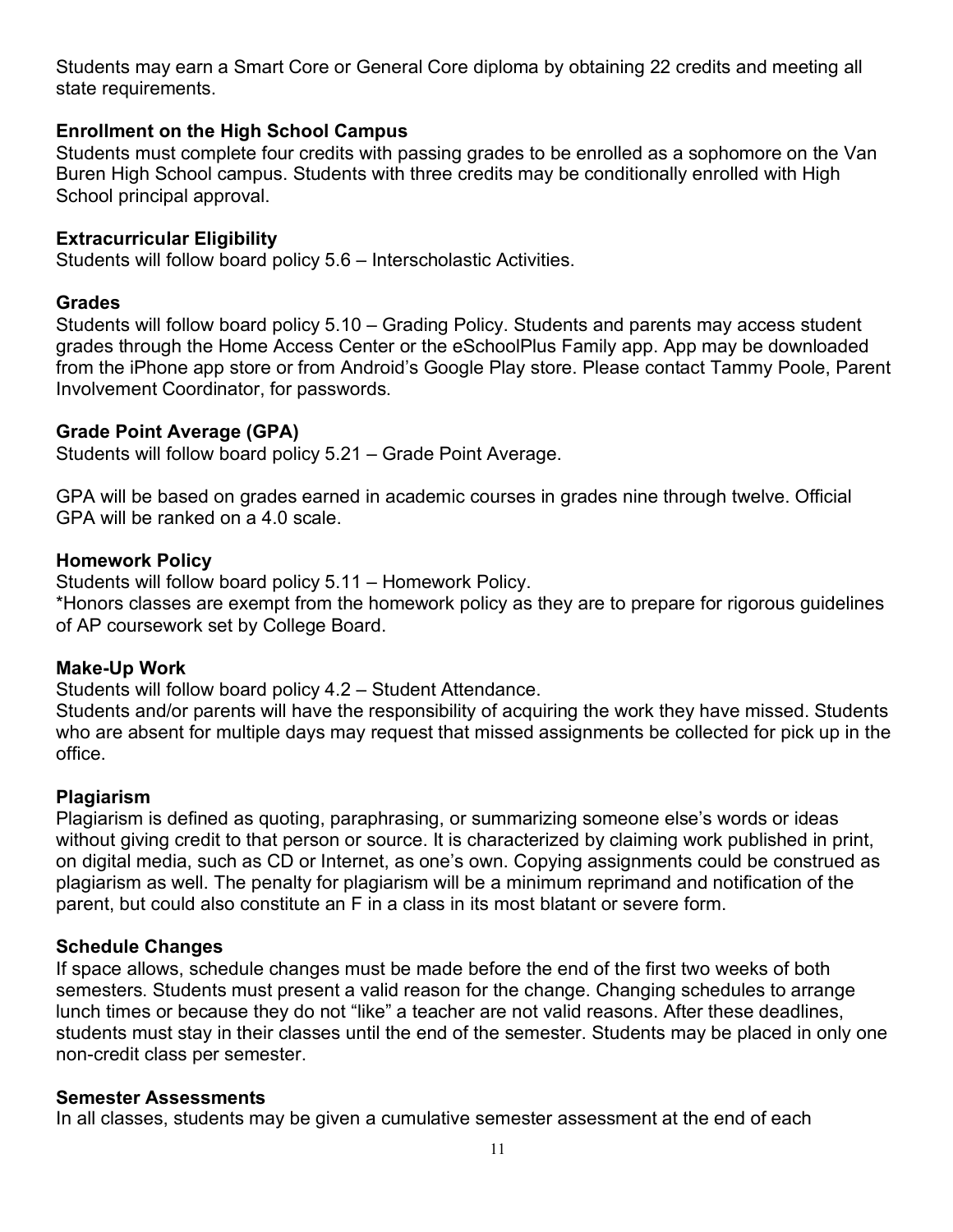semester. These semester assessments may count for up to 10% of the student's grade for the semester.

#### **Semester Test Exemptions**

Students who have an A, B, or C in a class and have only (3) excused absences (these include medical) or less in that class have the option of being exempt from the semester test in that class. Any unexcused absences, in school suspensions, or out of school suspensions will make a student ineligible for the exemption. School business will not count as an absence. If a student who is exempt chooses to take the test their grade may not be lowered from the result of that test. Honors, AP, or Concurrent may not be exempt (teacher/class discretion).

#### **Resolution of Parental/Patron Concerns- See school board policy 4.3.9**

Individuals with complaints concerning personnel, curriculum, and student discipline (including specific discipline policies), or other day-to-day operational or management issues should address those complaints according to the following sequence:

Level One: Teacher or other staff member against whom the complaint is directed

Level Two: Principal (or appropriate supervisor)

Level Three: Superintendent (or designee)

# **Van Buren Freshman Academy**

# **Parent and Family Engagement Plan**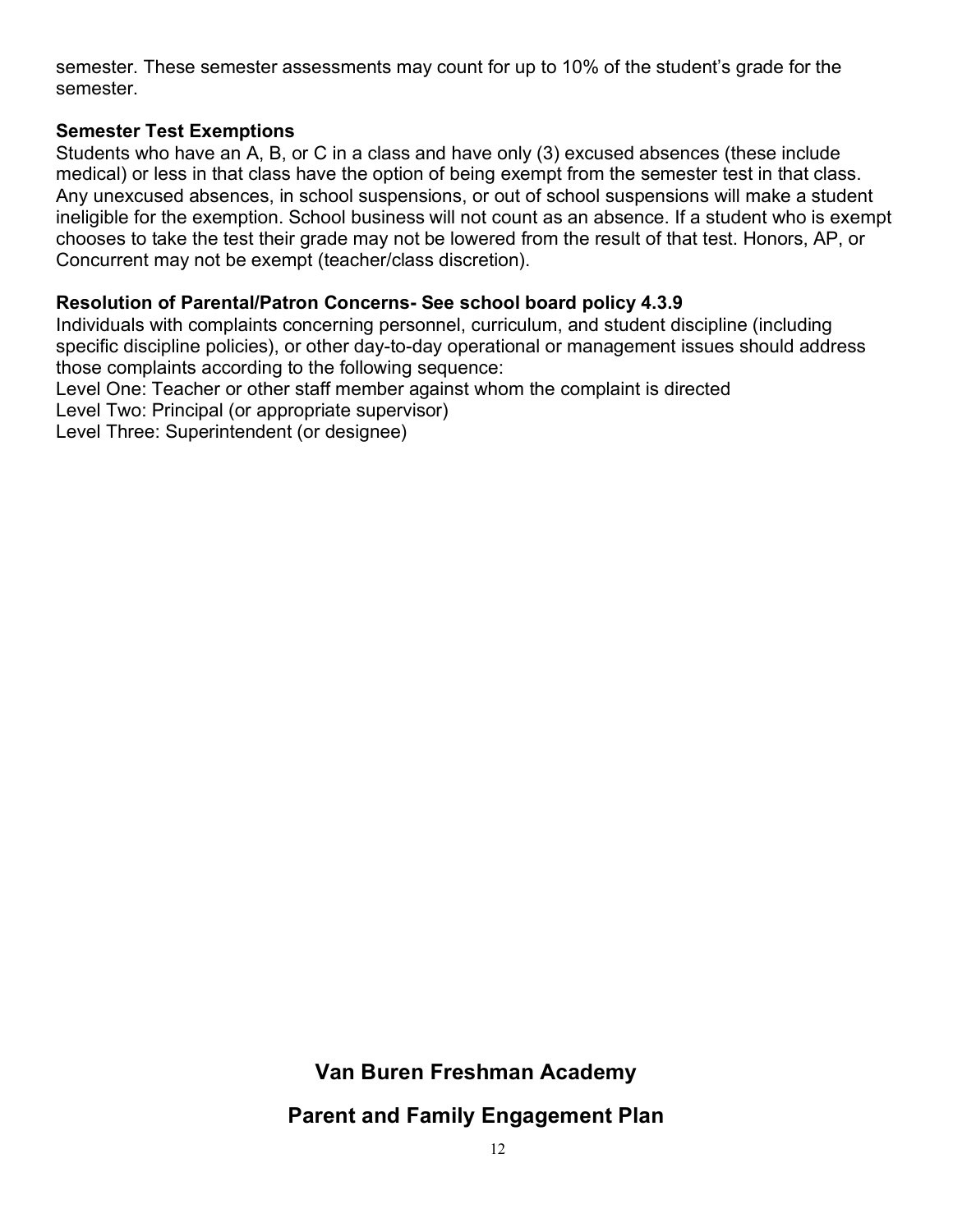# **2021-2022**

#### **Purpose**:

The Van Buren Freshman Academy has created this policy because we know that the more involved a parent is in their child's education the more likely that child is to succeed! We want all parents to be informed about how they can become involved.

#### **Our goals are:**

- Inform parents about how important they are to the child's success.
- To encourage parents to come to the school and get involved.
- To keep parents constantly informed and include them in our decision making process when it comes to their child.
- To teach parents what they need to know in order to help their child succeed.

#### **Improving School Communication with Parents**

The school will work to communicate with parents through newsletters, phone calls and email. Parents will be given access to the following items and contact information in order to help them stay informed.

- School calendar
- District Handbook
- School Handbook
- School personnel contact information
- Website and school contact information
- Weekly newsletter distribution
- Volunteering information
- Home Access Grade viewer information
- Facebook page
- **Twitter Account**

#### **Parental Involvement Activities:**

The Van Buren Freshman Academy will:

- Welcome parents into the school and recognize that parents are full partners in their child's education.
- Give a "Report to the Public" during a parent meeting. Regular parent meetings and parent-teacher conferences will be held.
- Make school performance reports available to parents.
- Provide professional development to the school staff on creating positive interactions between home and school.
- Provide parents with instructions and tutorials necessary for helping their students be successful during times of virtual learning.
- Include parents in the development of a school improvement plan and a Title I part A plan.
- Designate a parent involvement facilitator (Tammy Poole, 479-471-3160) with a current Arkansas teacher's license to organize meaningful training for staff and parents, and organizing and promoting a welcoming atmosphere for parental involvement.
- Post upcoming school events on the school website, the school announcements, the school flyer distribution system (Peachjar) and on social media.
- Invite and encourage incoming 9<sup>th</sup> graders and their parents to participate in 9<sup>th</sup> grade orientation/Open House.
- Encourage 8<sup>th</sup> graders to attend 8<sup>th</sup> grade parent night in the spring semester to learn about course offering and career and post-secondary planning.
- Make online grade viewer passwords available at Open House and all year.
- Provide training as needed for the Home Access Grade viewer.
- Create a parent center in the library which provides parenting books and magazines in addition to access to students grades through use of the school computers.
- Survey parents about their volunteer interest through the Keystone classes.
- Survey parents about the effectiveness of the Parent and Family Engagement Plan.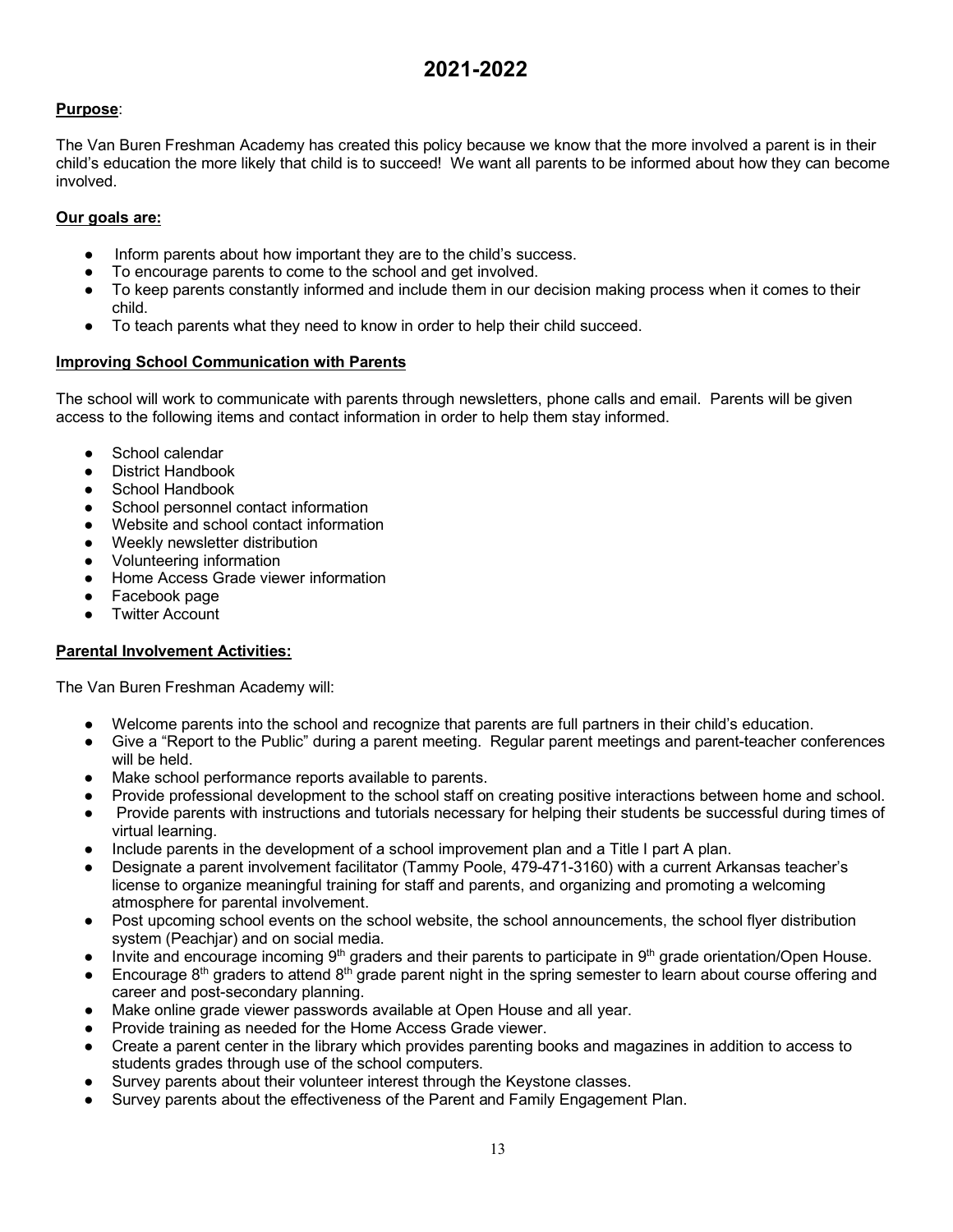Activities for parent involvement scheduled for the 2021-2022 school year:

- August 5th, 2021 5:00 Open House/Orientation, Title 1 Presentation to the public, Schedule pick-up and meet the teachers
- July 30, 2021 Parent Involvement meeting 8:15 a.m. in the Freshman Academy Library
- August 5, 2021 Parent Involvement meeting 5:30
- October 12, 2021 Parent Involvement meeting 5:30
- October 12th and 14<sup>th</sup>, 2021 3:30-6:30 Parent/Teacher conferences
- December 6-10, 2021 Fall Mock Job Interviews
- March 15th and 17<sup>th</sup>, 2022Parent/Teacher Conferences 3:30-6:30

\_\_\_\_\_\_\_\_\_\_\_\_\_\_\_\_\_\_\_\_\_\_\_\_\_\_\_\_\_\_\_\_\_ \_\_\_\_\_\_\_\_\_\_\_\_\_\_\_\_

- March Parent and Community Engagement survey
- May 16-20, 2022 Spring Mock Job Interviews
- May 23, 2022 Parent Involvement meeting 8:15 a.m. in the Freshman Academy Library
- Early May, Academy Awards Banquet
- Late April or early May, Freshman Formal
- Renaissance Rallies each quarter

\_\_\_\_\_\_\_\_\_\_\_\_\_\_\_\_\_\_\_\_\_\_\_\_\_\_\_\_\_\_\_\_\_

I have received a copy of the Parental Involvement plan from the VBHS Freshman Academy.

---------------------------------------------------------------------------------------------------------------------------------------

Parent Signature Date Date

Student Name

**Signature Page**

*After reading the Van Buren High School Freshman Academy student handbook with your child, this page must be signed, dated and returned to school.*

I have read and discussed the material in this handbook with my child. I understand and agree that